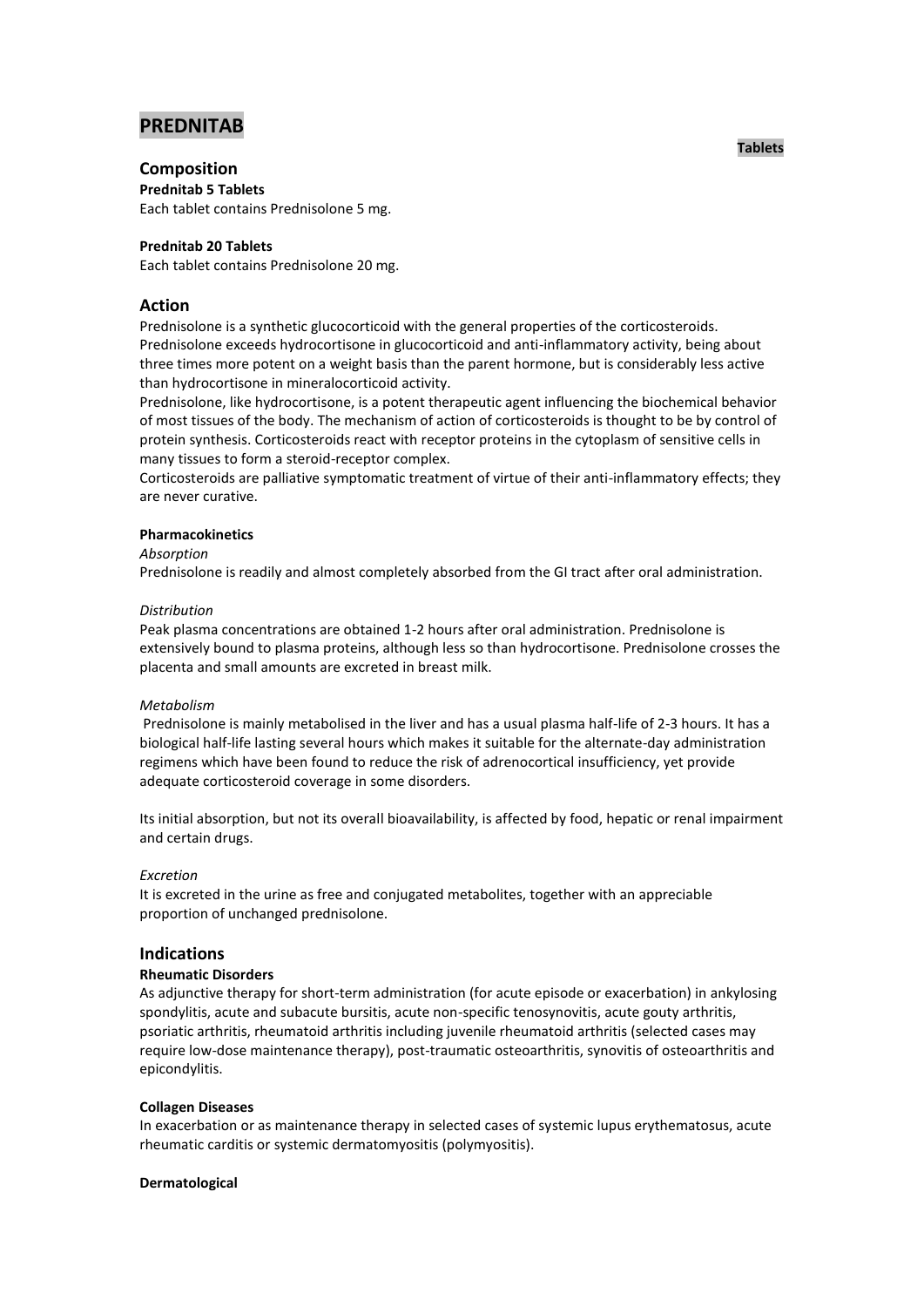Pemphigus, bullous dermatitis herpetiformis, severe erythema multiforme, exfoliative dermatitis, mycosis fungoides, severe psoriasis, severe seborrheic dermatitis, angioedema or urticaria, contact dermatitis and atopic dermatitis.

#### **Allergic States**

Control of severe allergic conditions intractable to conventional treatment in serum sickness and drug hypersensitivity reactions.

#### **Ophthalmological**

Severe, acute and chronic allergic and inflammatory processes involving the eve and its adnexa, such as allergic conjunctivitis, keratitis, allergic corneal marginal ulcers, herpes zoster ophthalmicus, iritis and iridocyclitis, chorioretinitis, anterior segment inflammation, diffused posterior uveitis and choroiditis, optic neuritis and sympathetic ophthalmia.

#### **Respiratory**

Symptomatic sarcoidosis, bronchial asthma (including status asthmaticus), Loeffler's syndrome not manageable by other means, berylliosis, fulminating or disseminated pulmonary tuberculosis when used concurrently with appropriate antituberculous chemotherapy, aspiration pneumonitis, seasonal or perennial allergic rhinitis.

## **Neoplastic Diseases**

Palliative management of leukemias and lymphomas in adults and acute leukemia of childhood.

## **Edematous States**

Induction of diuresis or remission of proteinuria in the nephrotic syndrome without uremia, of the idiopathic type or that due to lupus erythematosus.

## **Gastrointestinal**

To tide the patient over a critical period of the disease in ulcerative colitis, regional enteritis (Crohn's disease) and intractable sprue.

#### **Neurological**

Acute exacerbations of multiple sclerosis.

#### **Miscellaneous**

Tuberculous meningitis with subarachnoid block or impending block when used concurrently with appropriate antituberculous chemotherapy, trichinosis with neurological or myocardial involvement.

## **Contraindications**

- Known hypersensitivity to the drug.
- Systemic fungal infections.
- Administration of vaccines, including smallpox, especially in patients receiving high corticosteroid dosages, is contraindicated because of possible neurological complications and a lack of antibody response.

## **Warnings**

The lowest possible dose of corticosteroid should be used to control the condition being treated. When reduction in dosage is possible, it should be gradual.

In patients receiving corticosteroid therapy subjected to unusual stress, such as trauma or surgery, increased dosage of corticosteroids before, during and after the stressful situation, is indicated. Dietary salt restriction and potassium supplementation may be necessary, especially if this drug is administered in high doses. Calcium levels should be monitored, since corticosteroids increase calcium excretion.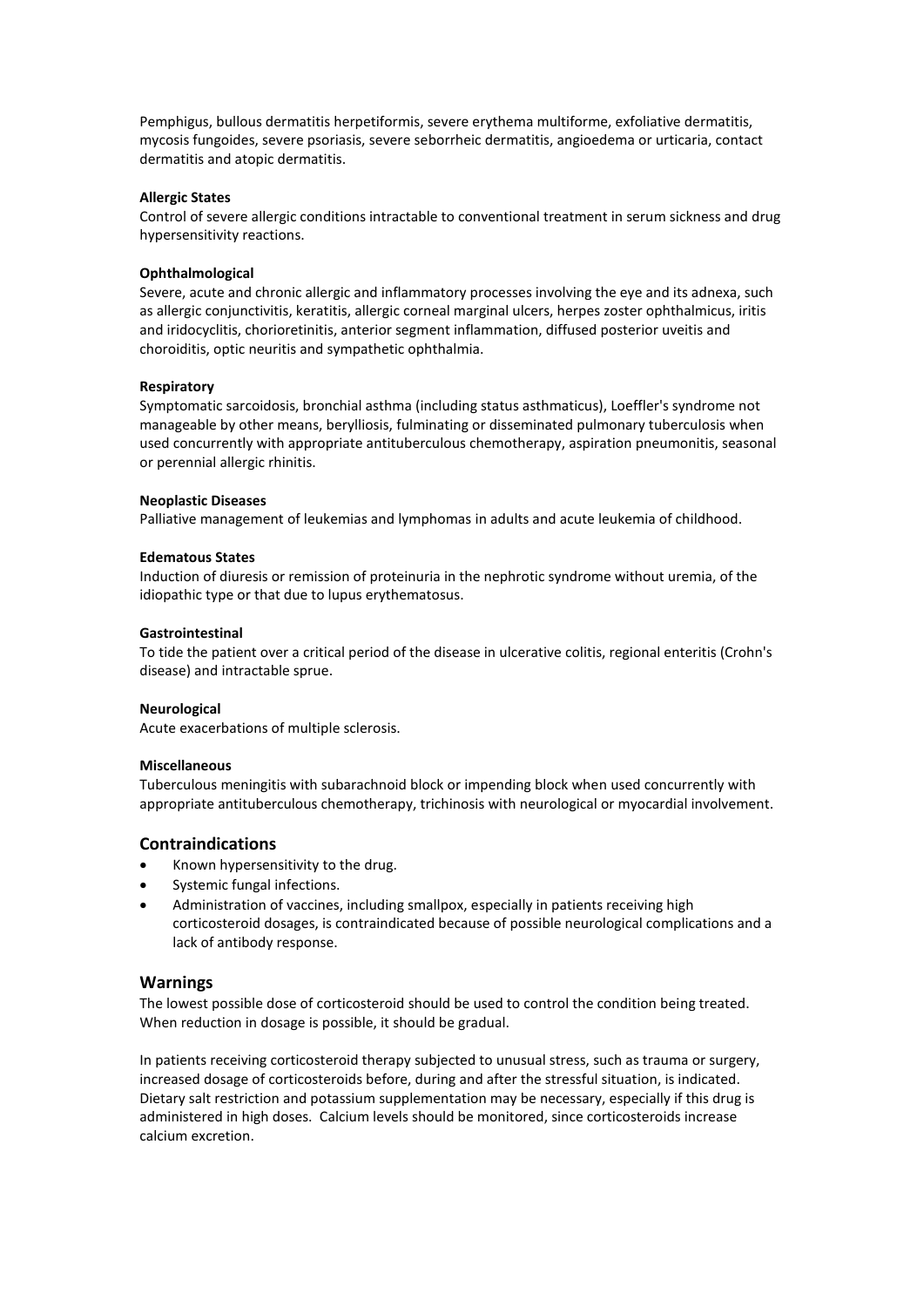Prolonged use may produce posterior subcapsular cataracts and glaucoma with possible damage to the optic nerves. It may also enhance the establishment of secondary ocular infections due to fungi or viruses. Corticosteroids may mask some signs of infection, and new infections may appear during their use. If an infection occurs during therapy, a suitable antimicrobial agent should promptly control it.

The use of systemic corticosteroids in active tuberculosis should be restricted to cases of fulminating or disseminated disease, where the corticosteroid is used for management of the disease in conjunction with an appropriate antituberculous regimen.

If corticosteroids are indicated in patients with latent tuberculosis or tuberculin reactivity, close observation is necessary as reactivation of the disease may occur. During prolonged corticosteroid therapy, these patients should receive chemoprophylaxis.

Amebiasis, whether latent or active, should be ruled out before therapy with a corticosteroid is instituted in patients prone to the disease, e.g. patients with unexplained diarrhea or patients who have spent time in endemic areas.

#### **Pregnancy**

#### *Category B*

Animal reproduction studies have failed to demonstrate a risk to the fetus and there are no adequate and well-controlled studies in pregnant women.

#### **Nursing Mothers**

Corticosteroids appear in breast milk and can suppress growth, interfere with endogenous corticosteroid production, or cause other unwanted effects. Mothers taking pharmacological doses of corticosteroids should be advised not to breastfeed.

## **Adverse Reactions**

#### **Fluid and Electrolyte Disturbances**

Sodium retention, fluid retention, congestive heart failure in susceptible patients, potassium loss, hypokalemic alkalosis and hypertension.

#### **Musculoskeletal**

Muscle weakness, steroid myopathy, loss of muscle mass, tendon rupture, osteoporosis, vertebral compression fractures, aseptic necrosis of femoral and humeral heads, pathological fractures of long bones.

## **Gastrointestinal**

Peptic ulcer with possible subsequent perforation and hemorrhage, pancreatitis, abdominal distension and ulcerative esophagitis.

#### **Dermatological**

Impaired wound healing, thin fragile skin, petechiae and ecchymoses, facial erythema and increased sweating. Corticosteroids may suppress reactions to skin tests.

#### **Neurological**

Convulsions, increased intracranial pressure with papilledema (pseudotumor cerebri) usually after treatment, vertigo and headache.

#### **Endocrine**

Menstrual irregularities, development of Cushingoid state, suppression of growth in children, secondary adrenocortical and pituitary unresponsiveness (particularly in times of stress), decreased carbohydrate tolerance, manifestations of latent diabetes mellitus and increased requirements of insulin or oral hypoglycemic agents in diabetics.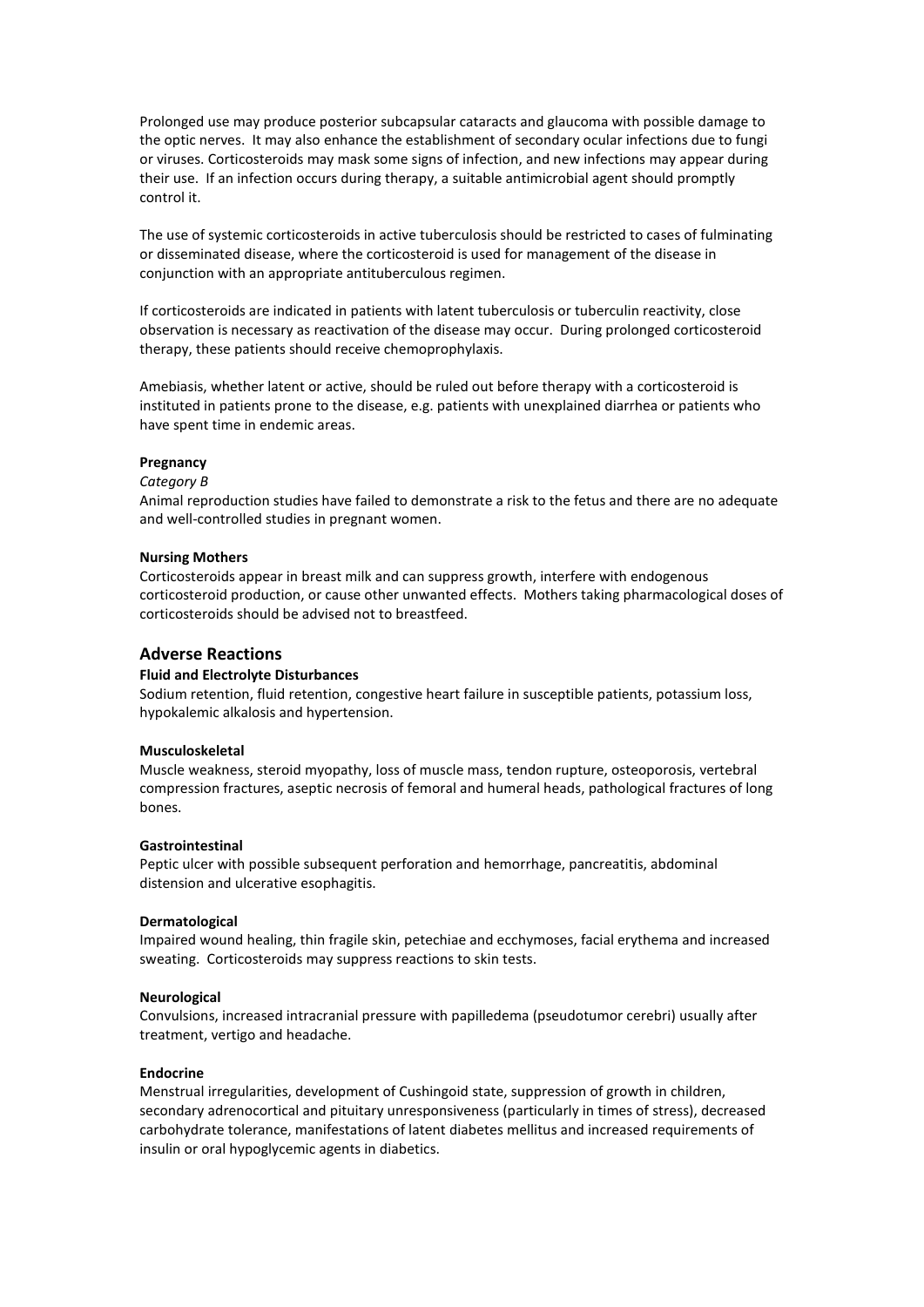#### **Ophthalmological**

Posterior subcapsular cataracts, increased intraocular pressure, glaucoma and exophthalmos

#### **Metabolic**

Negative nitrogen balance due to protein catabolism.

#### **Cardiovascular**

Myocardial rupture following recent myocardial infarction.

#### **Other**

Anaphylactoid or hypersensitivity reactions, thromboembolism, weight gain, increased appetite, nausea, malaise and hiccups.

## **Precautions**

Drug-induced secondary adrenocortical insufficiency may be minimized by the gradual reduction of dosage. This type of relative insufficiency may persist for months after discontinuation of therapy. Therefore, in any situation of stress occurring during this period, hormone therapy should be reinstituted. Since mineralocorticoid, secretion may be impaired, salt and/or a mineralocorticoid should be administered concurrently. Corticosteroids have an enhanced effect on patients with hypothyroidism and hepatic cirrhosis. Corticosteroids should be used with caution in patients with ocular herpes simplex because of possible corneal perforation.

Psychic derangements may appear when corticosteroids are used. These can range from euphoria, insomnia, mood swings, personality changes, and severe depression to frank psychotic manifestations. In addition, corticosteroids may aggravate existing emotional instability or psychotic tendencies.

Corticosteroids should be used with caution in nonspecific ulcerative colitis, if there is a probability of impending perforation abscess, or other pyogenic infection, diverticulitis, fresh intestinal anastomoses, active or latent peptic ulcer, renal insufficiency, hypertension, osteoporosis and myasthenia gravis. Growth and development of infants and children receiving prolonged corticosteroid therapy should be carefully observed.

## **Drug Interactions**

*Corticosteroids/ Potassium-depleting Diuretics/ Amphotericin B* Concurrent use may enhance hypokalemia; serum potassium level should be determined at frequent intervals.

#### *Corticosteroids/ Cardiac Glycosides*

Concurrent use may enhance the possibility of arrhythmias of digitalis toxicity associated with hypokalemia.

#### *Corticosteroids/ Non-steroidal Anti-inflammatory Drugs*

The ulcerogenic potential of non-steroidal anti-inflammatory drugs may be increased when used concurrently with corticosteroids.

#### *Corticosteroids/ Hypoglycemics*

Corticosteroids may increase blood glucose levels; dosage adjustment of the antidiabetic agent is necessary.

#### *Corticosteroids/ Phenytoin/ Phenobarbital/ Rifampicin/ Ephedrine*

Concurrent administration of corticosteroids with one of these drugs may enhance the metabolic clearance of the corticosteroid, resulting in decreased blood levels that require adjustment of dosage.

*Corticosteroids/ Salicylates*